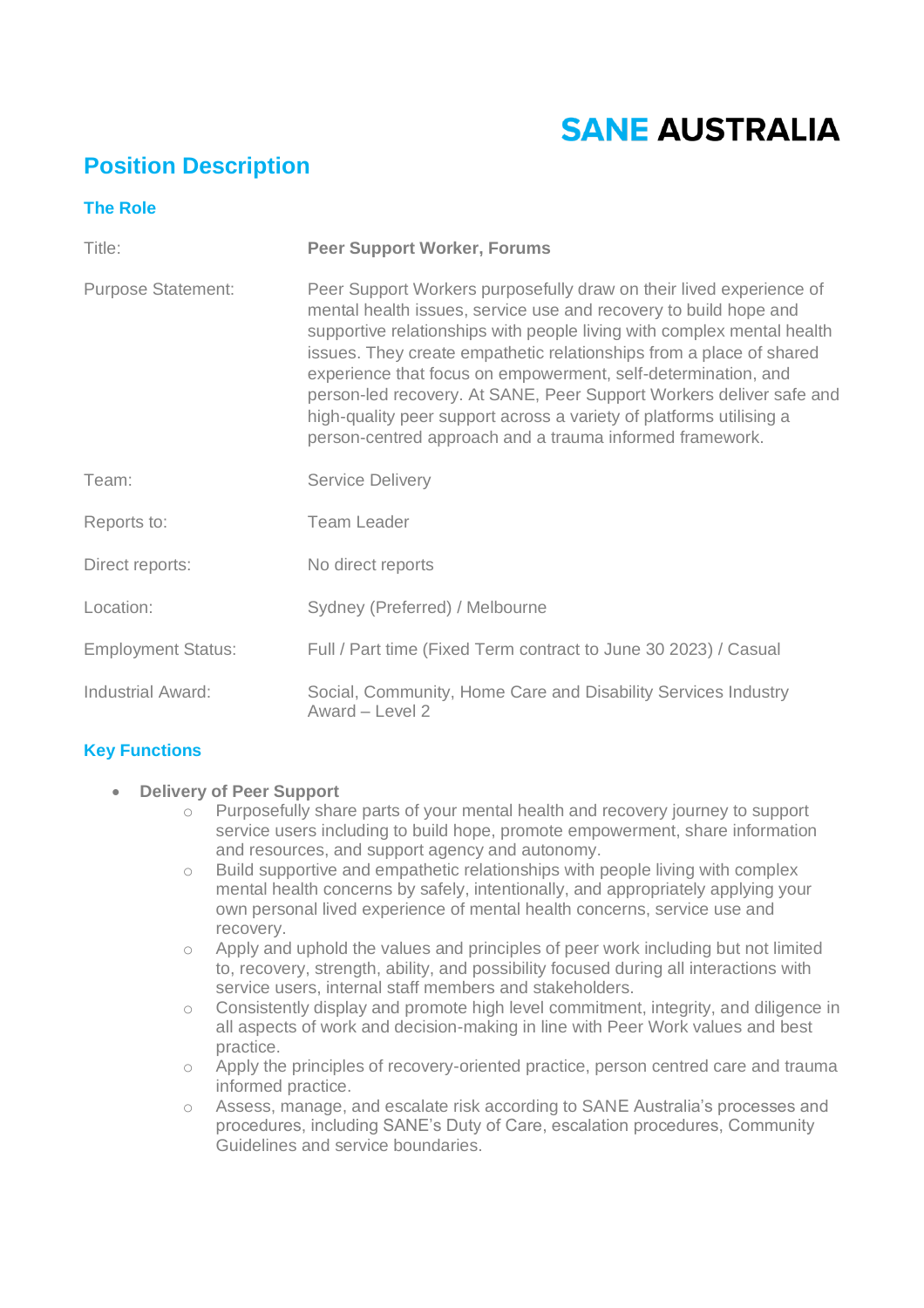- o Support service users to develop individual recovery plans using the CHIME Recovery Model, support plans and person-led care plans which incorporate their self-identified recovery goals, individualised needs, aspirations and strengths.
- o Apply effective written and verbal communications skills to deliver peer support online across SANE Service Delivery Programs.
- o Document accurate and thorough case notes & incident reports around encounters with service users.
- o Maintain accurate and timely records of contacts and other activities utilising Salesforce, Microsoft Office, The SANE Forums and SharePoint.
- o Demonstrate the ability to be mindful about your own perspectives, values and beliefs and how this may influence your relationship with service users
- o Uphold ethical guidelines and professional standards including self-care responsibilities, professional boundaries, and service boundaries in collaboration with your manager
- o Provide peer support across a range of digital health platforms and programs as needed.

| <b>Delivery of Peer Support - Forums</b> |            |                                                                                                                                     |     |  |
|------------------------------------------|------------|-------------------------------------------------------------------------------------------------------------------------------------|-----|--|
| Moderation                               | $\circ$    | Deliver peer support across the SANE Forums by replying to posts                                                                    | 70% |  |
|                                          |            | made by SANE Forum Members                                                                                                          |     |  |
|                                          | $\bigcirc$ | Moderate the SANE Forums in shifts between our service hours of<br>10am and 10pm to ensure that posts made are safe, respectful and |     |  |
|                                          |            | supportive, and in line with SANE's Community Guidelines.                                                                           |     |  |
|                                          | $\circ$    | Respond to Forums questions, provide guidance and respond to<br>feedback about the SANE Forums service                              |     |  |
|                                          | $\bigcirc$ | Support the Team Leader to respond to complaints and feedback.                                                                      |     |  |
|                                          | $\bigcirc$ | Support the Team Leader to develop support plans, member<br>management plans, and manage member accounts.                           |     |  |
| Community                                | $\circ$    | Facilitate strong community relationships and mutual connections                                                                    |     |  |
| <b>Building</b>                          |            | between members based on peer support principles                                                                                    |     |  |
|                                          | $\circ$    | Contribute to the development and delivery of an activity and                                                                       |     |  |
|                                          |            | content calendar, and community building schedule                                                                                   |     |  |
|                                          | $\circ$    | Develop discussion and topic spaces for members to connect and<br>share experiences                                                 |     |  |
|                                          | $\circ$    | Identify themes in discussions within the community, and identify<br>changing community needs                                       |     |  |
|                                          | $\circ$    | Contribute to key growth, engagement or community development<br>projects/tasks/initiatives.                                        |     |  |
|                                          | $\circ$    | Support and contribute to quality improvement projects across the<br>forums                                                         |     |  |
| <b>Volunteers</b>                        | $\circ$    | Support the Team Leader and Manager- Groups and Community to                                                                        |     |  |
| and culture                              |            | co-ordinate and implemented a volunteer Community Guide                                                                             |     |  |
|                                          |            | Program in the forums that aims to develop the peer support skills                                                                  |     |  |
|                                          |            | of members of the community                                                                                                         |     |  |
|                                          | $\bigcirc$ | Provide day to day operational support, debriefing and                                                                              |     |  |
|                                          |            | development goals for a small group of Community Guides that you<br>are the key contact for                                         |     |  |
|                                          | $\circ$    | Support bi-annual recruitment of Community Guides, onboarding,<br>development and offboarding.                                      |     |  |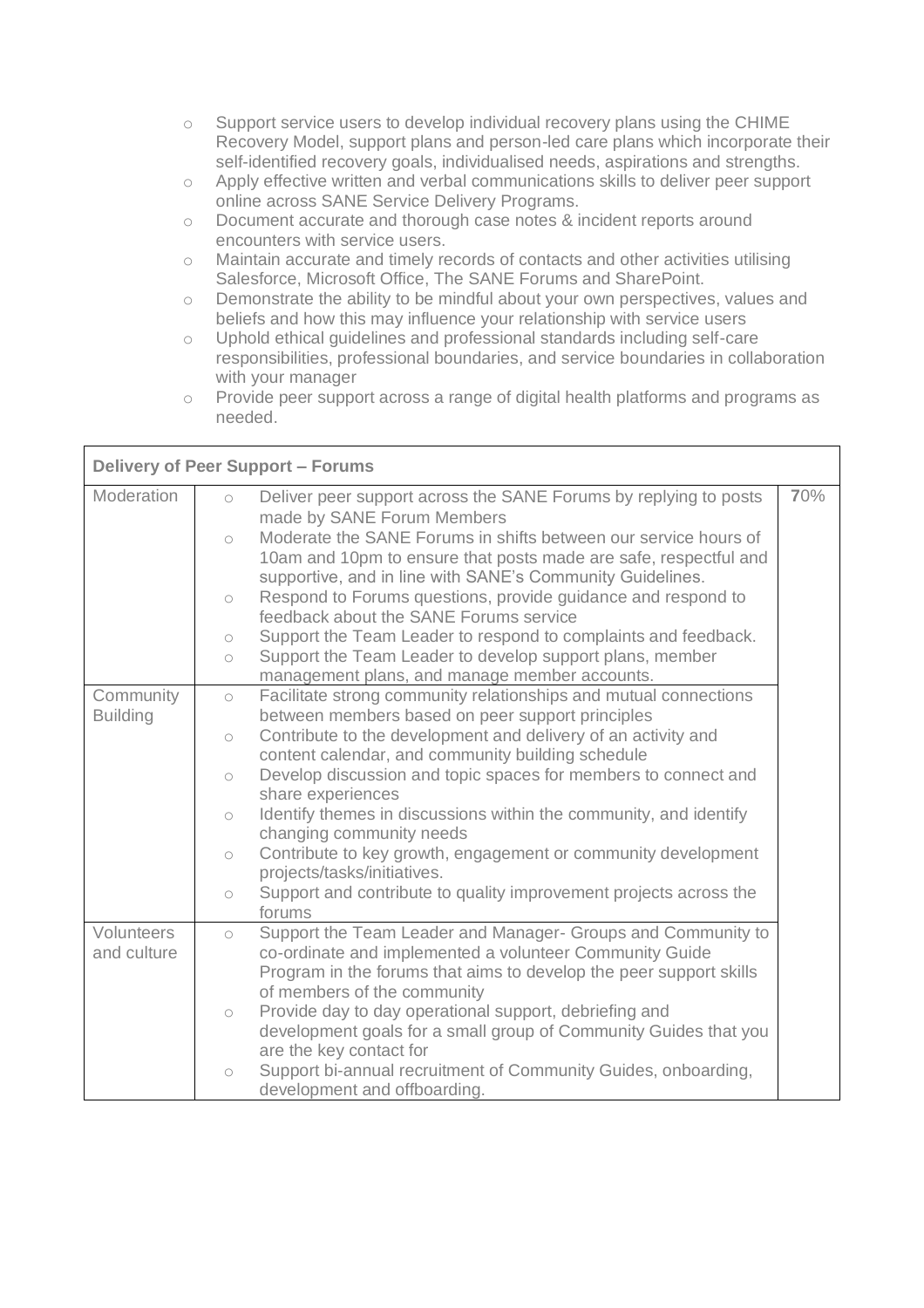| <b>Delivery of Peer Support - Groups</b> |                                                                                                                                                                                                                                                                                                                                                                                                                                                                                                                                                                                                                                                                           |     |  |  |
|------------------------------------------|---------------------------------------------------------------------------------------------------------------------------------------------------------------------------------------------------------------------------------------------------------------------------------------------------------------------------------------------------------------------------------------------------------------------------------------------------------------------------------------------------------------------------------------------------------------------------------------------------------------------------------------------------------------------------|-----|--|--|
| Online<br>Peer<br>Groups                 | Develop, implement and facilitate Online Peer Group discussions on<br>$\circ$<br>SANE chat platform.<br>Work in collaboration with peer workers to develop a conducive<br>$\bigcirc$<br>discussion guide based on CHIME recovery principles to facilitate<br>safe discussions.<br>Research and come up with topics that are trending in the digital<br>$\circ$<br>mental health space.<br>Provide a space for empathy, validation and support to participants<br>$\bigcirc$<br>that join the OPG.<br>o Practice professional peer support boundaries by ensuring that<br>every participant feels welcomed and safe enough to participate and<br>develop self-care skills. | 30% |  |  |
|                                          | Ability to manage any potential power dynamics or "helper-helpee"<br>$\bigcirc$<br>behaviour that may develop during the OPG discussions.<br>o Facilitate the group.                                                                                                                                                                                                                                                                                                                                                                                                                                                                                                      |     |  |  |
| Topic<br>Tuesdays                        | Develop and implement Topic Tuesday discussions; live, facilitated<br>$\bigcirc$<br>events with a guest/expert on the SANE Forums.<br>Collaborate with marketing, social media, Peer Ambassador and<br>$\bigcirc$<br>Forums Partnership Co-ordinator to source guests and promote<br>groups and events.<br>Provide updates and content to the Team Leader or Manager -<br>$\bigcirc$<br>Groups and Events to include in the fortnightly newsletter for events<br>and groups.<br>Work collaboratively with the Forums Peer Support Workers to<br>$\bigcirc$<br>source topic ideas and guests based on community trends and topic<br>recommendations.                       |     |  |  |

#### • **Working within a team**

- o Work collaboratively across the multi-disciplinary Services team to deliver high quality, safe and recovery oriented mental health services.
- o Work within SANE's Duty of Care and service boundaries.
- o Contribute to reflective practice, supervision, and other development opportunities within the team.
- o Seek support and supervision to develop practice when there are challenges or complex situations arise in the workplace and uses initiative and problem-solving skills.
- o Work collaboratively to improve service delivery, by contributing to discussions that promote and empower lived experience voices and perspectives, needs of service users and build capacity of the service to provide recovery oriented and self-led recovery.
- o Work collaboratively with other staff to improve understanding of personal recovery and build capacity to provide recovery-oriented mental health services.
- o Proactively represent the Lived Experience Workforce by maintaining professionalism in line with SANE's Code of Conduct
- o Support the Service Team's delivery of SANE's goals, KPIs, mission and strategy
- o Take an active role in your professional development
- o Reflect and utilise feedback/discussions to apply self-reflection skills whilst supporting participants to ensure best practice.
- o Actively contribute to all team and individual meetings across the organisation, utilising lived experience perspectives when appropriate to support decision making, day to day operations and your work plan.